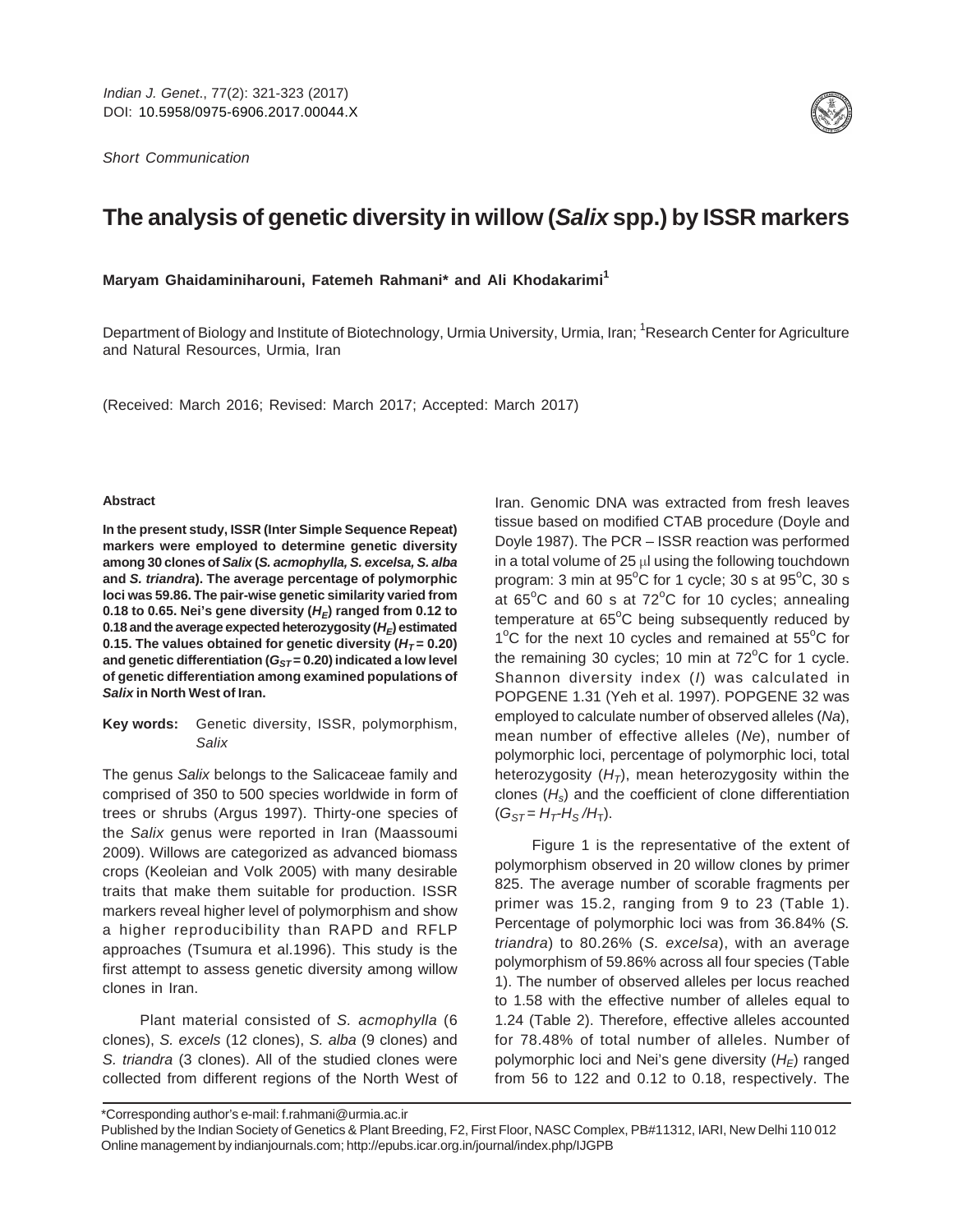

**Fig. 1. Agarose gel of ISSR products representative of 20 willow clones using UBC 825. M=100 bp ladder**

| polymorphism   |                         |                   |                           |                              |  |
|----------------|-------------------------|-------------------|---------------------------|------------------------------|--|
| Primer         | Sequence<br>$(5' - 3')$ | Total of<br>bands | Poly-<br>morphic<br>bands | Poly-<br>morphism<br>$(\% )$ |  |
| <b>UBC 811</b> | 5'(GA)8C-3'             | 13                | 13                        | 100                          |  |
| <b>UBC 818</b> | 5'(CA)8G-3'             | 13                | 13                        | 100                          |  |
| <b>UBC 825</b> | 5'(AC)8T-3'             | 19                | 19                        | 100                          |  |
| <b>UBC 827</b> | 5'(AC)8G-3'             | 13                | 13                        | 100                          |  |
| <b>UBC 842</b> | 5'(GA)8CG-3'            | 9                 | 9                         | 100                          |  |
| <b>UBC 847</b> | 5'(CA)8AC-3'            | 20                | 20                        | 100                          |  |
| <b>UBC 848</b> | 5'(CA)8AGC-3'           | 23                | 23                        | 100                          |  |
| <b>UBC 888</b> | 5'GAG(CA)7-3'           | 9                 | 5                         | 55.5                         |  |
| <b>UBC 889</b> | 5'AGT(AC)7-3'           | 17                | 17                        | 100                          |  |
| <b>UBC 891</b> | 5'ACG(TG)7-3'           | 16                | 13                        | 81.2                         |  |
| Total          |                         | 152               | 145                       |                              |  |
| Mean           |                         | 15.2              | 14.5                      | 93.67                        |  |

**Table 1**. List of ISSR primers used to detect

average proportion of loci expected to be heterozygous was 0.15. Shannon diversity index (I) ranged from 0.19 (S. triandra) to 0.30 (S. excelsa) with the mean of 0.25 showing the low level of diversity. The total genetic diversity  $(H_T)$  estimated 0.20 and the proportion of total diversity residing among populations  $(G_{ST})$  obtained 0.20.

The assessment of the genetic similarities at both the intra and inter-specific levels of Salix gives useful information for breeding programs and germplasm resource management. DNA markers are functional in crop breeding, especially in genetic diversity and gene mapping studies. So far, very few

|  | Table 2. |  |  |  | The genetic diversity parameters studied |  |
|--|----------|--|--|--|------------------------------------------|--|
|--|----------|--|--|--|------------------------------------------|--|

| Population<br>name | Sample Na <sup>a</sup> Ne <sup>b</sup> H <sup>c</sup><br>size |           |                               | $Id$ NPL <sup>e</sup> PPL <sup>f</sup> |                |
|--------------------|---------------------------------------------------------------|-----------|-------------------------------|----------------------------------------|----------------|
| S. acmophylla      | 6                                                             |           | 1.5 1.25 0.16 0.25 83 54.61   |                                        |                |
| S. excelsa         | 12                                                            | 1.80 1.28 | 0.18                          |                                        | 0.30 122 80.26 |
| S. alba            | 9                                                             |           | 1.67 1.27 0.17 0.28 103 67.76 |                                        |                |
| S. triandra        | 3                                                             |           | 1.36 1.19 0.12 0.19           |                                        | 56 36.84       |
| Total              | 30                                                            | 6.33 4.99 | 0.63                          |                                        | 1.02 364 239.4 |
| Mean               |                                                               |           | $-1.58$ 1.24 0.15 0.25 91     |                                        | 59.86          |

 $a = 0$ bserved number of alleles;  $b = 0$  Effective number of alleles; c = Expected heterozygosity; d = Shannon's information index; e  $=$  Number of polymorphic loc and  $f =$  Percentage of polymorphic loci

studies have been conducted for investigating the genetic diversity of the genus Salix and its species.In this study, ten selected ISSR primers generated 93.67% polymorphism implying effectiveness of ISSR marker in investigation of genetic diversity in Salix. In our study, effective alleles accounted for 78.48% of total number of alleles, which obtained higher than the value reported by Przyborowski and Sulima (2010) analyzing Salix viminalis genotypes (76.3%) based on RAPD marker. However, ten selected markers generated 93.67% polymorphism and 145 polymorphic bands, which appeared to be higher than the value reported earlier by Sulima and Przyborowski (2013) among 15 genotypes of S. purpurea (70.40%) employing 40 ISSR primers. The difference in polymorphic value reflects the diverse material and the inadequate number of ISSR markers in present study. The average Nei's gene diversity  $(H_F)$  estimated 0.15 and average Shannon index  $(1)$  obtained 0.25 (Table 2). This level of genetic variation is lower than